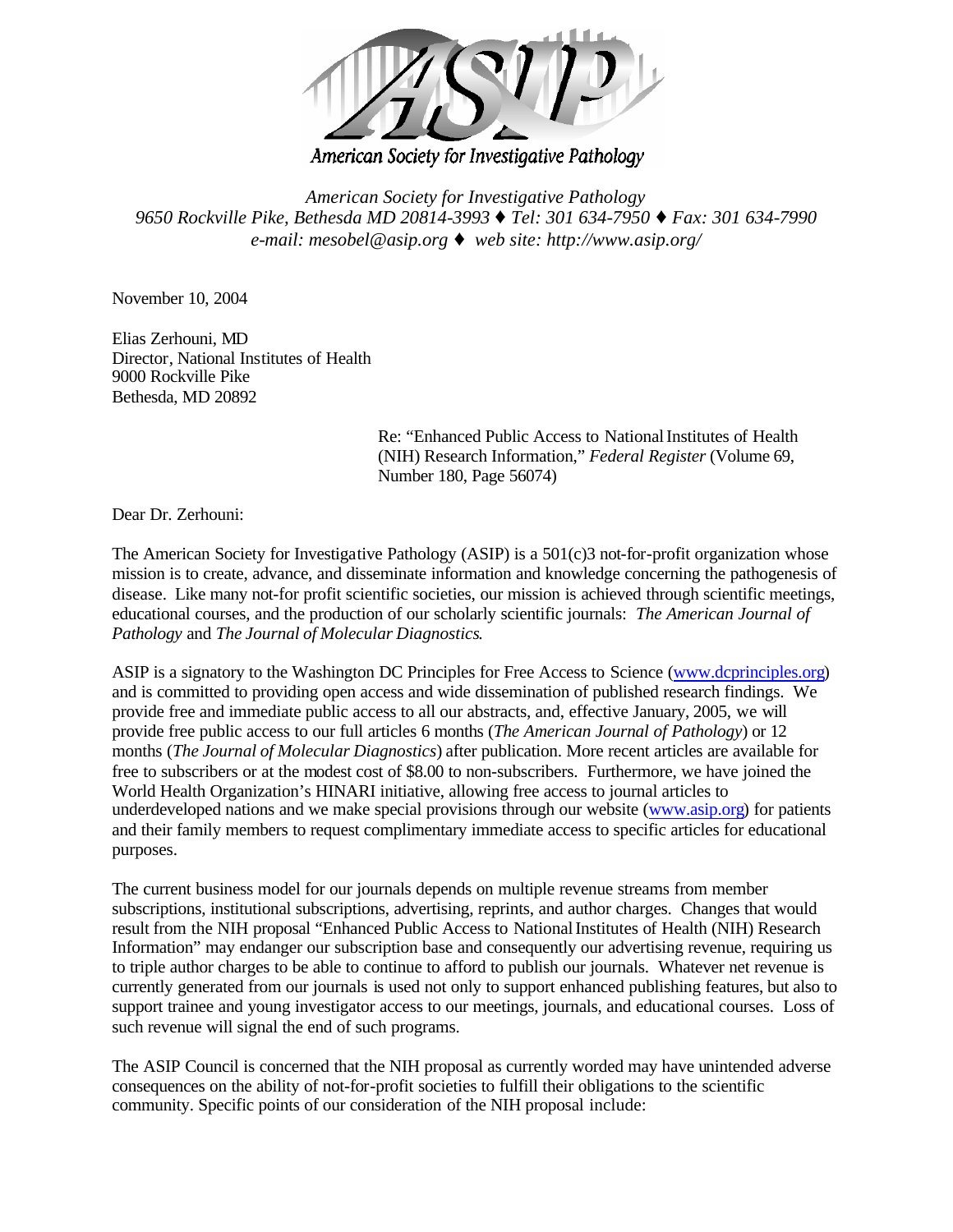# **Redundancy of PubMedCentral and the Integrity of the Scientific Literature**

The proposal defines the final manuscript as "the author's version resulting after all modifications due to the peer review process," and thus does not explicitly ask for the final publisher-edited manuscript. Our authors recognize that serious errors in manuscripts are frequently corrected *after* the peer review process. We are extremely concerned that using any version other than the true "final" one that will be on our journal website after full redaction will cause confusion, at a minimum, and could significantly compromise the scientific record. Copyediting, proofing, reference checking, formatting of images, tables and data sets, and other functions performed by publishers add real value to manuscripts. It would be significantly less costly and more respectful of the integrity of the scholarly publishing enterprise for an NIH repository of peer-reviewed NIH-funded research to have links to our journal websites rather than providing an alternative version of manuscripts. If NIH staff require access to these articles for searching and indexing purposes related to grant evaluations, ASIP would be willing to discuss mechanisms whereby NIH staff can have access to our publications' materials for private indexing and searching use.

# **Request vs. mandate**

Although the proposal reads: "The NIH intends to request that...," ASIP Council feels that most, if not all, authors will view this as a mandate.

## **One size does not fit all: the six-month rule**

Like many other publishers of scholarly scientific journals, ASIP makes the content of its journals freely available after a designated period of time, based on our best assessment of the negative financial impact that shorter periods would have. By imposing too short an interval between publication and free access, the existence of some journals (and the not-for-profit associations that publish them) may be jeopardized. It is critical to consider that some specialized disciplines may be differentially impacted by the NIH proposal. Would there not be a more significant impact on journals that publish less frequently than monthly? Yet, the NIH proposal does not provide any financial impact data on varying segments of the scientific publishing enterprise. ASIP was planning to initiate a "publish-ahead-of-print" feature, which would advance the online publication date of many of our articles. In practice, the proposed NIH six-month delay of free access to articles would be a three-month delay upon the launching of "publish-ahead-of-print", with a further deleterious impact on our subscription revenues. We are considering delaying the "publish-ahead-of-print" feature until we better understand the implications of the NIH proposal.

#### **Unfunded mandate, centralized government control and the politicization of science**

ASIP is gravely concerned that there is no guarantee that PubMedCentral will survive future budget cuts or will not be affected by periodic freezes on government spending. What safeguards will be put into place to ensure that public access to the results of NIH-funded research will not be improperly manipulated for political objectives? In contrast, while it is our mission to service the scientific community as a whole and our members, authors and subscribers specifically, we have a very real commitment to the sustained archiving and access to the research published by our journals which supercedes and is independent of any current political or Federal government influence.

## **Potential impact on research funding**

Currently, ASIP's business model for scholarly scientific publishing of our journals is not completely dependent upon author charges. Implementation of the NIH proposal may require ASIP to implement a model in which all revenue is generated through author charges. Should that occur, will NIH researchers be provided with sufficient funding to publish their articles in our journals without decreasing the number of research grants that are available to sustain the American biomedical research enterprise? The vagueness of the NIH proposal to "carefully monitor requested budgets and other costing information … [and] ensure that grantees' budgets are not unduly affected" is very troubling.